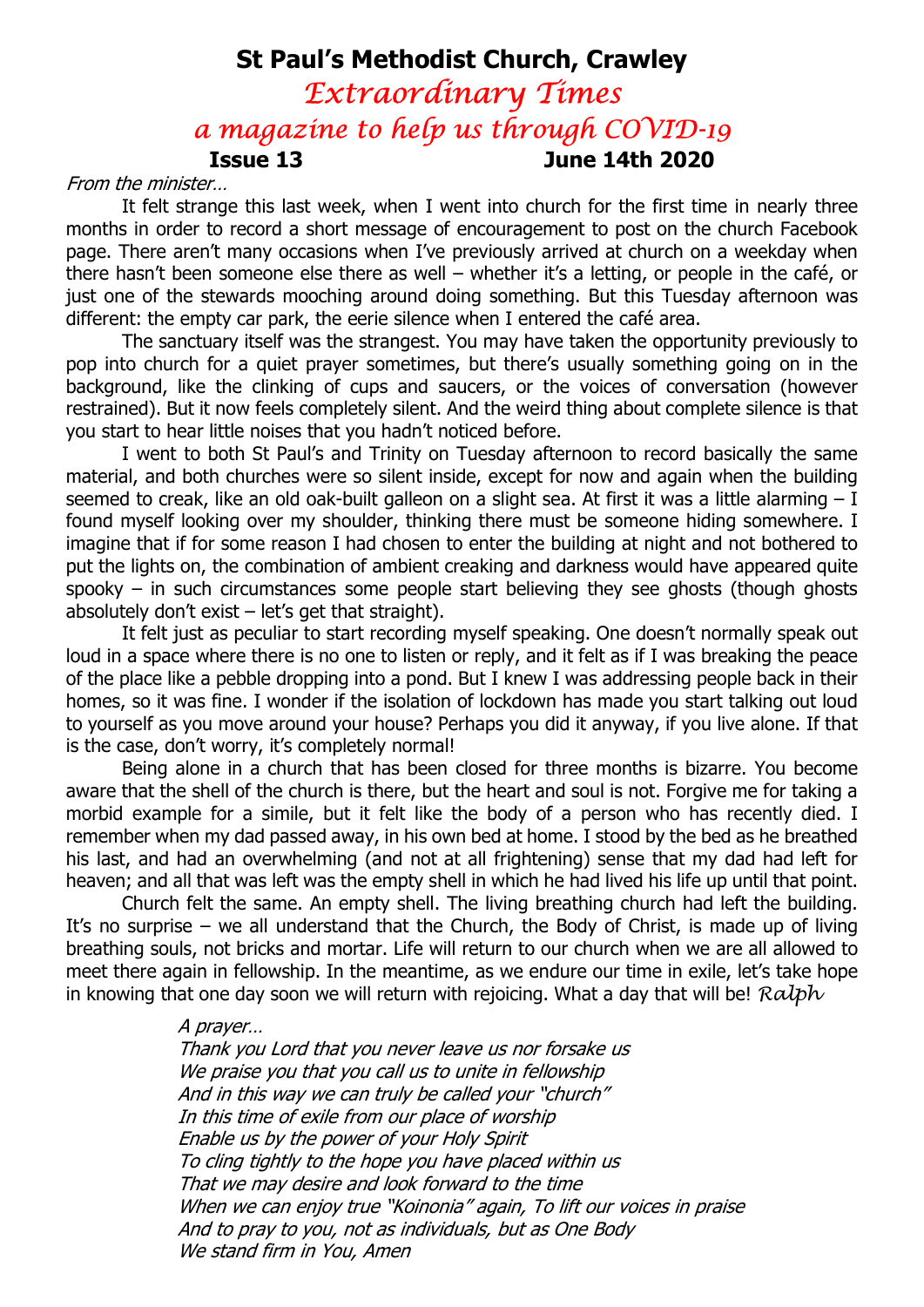## What's On This Week

#### Sunday 14th June

10am Taketime Live join in a meditation in real time, or later by pasting https://mixlr.com/taketime/ into your Web browser 10:45am live worship with Rev Ralph - Ruth in June 3 Loving Through Risk

#### Wednesday 17th June

2pm live prayer and bible study with Rev Ralph

## Prayers at 6 & 8

8-14 June is Carers' Week Pray for those who have taken on a care role during Covid-19. Pray for carers juggling care responsibilities with their usual work. Pray for young carers trying to study while schools are closed as well as caring for a family member. Pray for carers who have chosen to move away from their usual home to self-isolate with another family member who needs their care. If you are a carer, don't forget to pray for yourself and your own needs.

## Please pray for

Geoff who is in Crawley Hospital and for Jean, still unable to visit him. **Continue praying** for Faye, Maria, Emma, Linda, and others with needs known to ourselves.

**Send** your prayer requests to ask.stpauls@gmail.com Permission must be received from a person before their name is put on the Church prayer list.

## Carers' Week 8-14 June

This takes place every year to raise awareness of the contribution millions of unpaid carers make in the community. Because of Covid-19, there are now an estimated additional 4.5 million unpaid carers, bringing the total in the UK to 13.6 million. You can read more about Carers' Week on their website https://www.carersweek.org/

## Black Lives Matter

From a *Statement on Racism* by Rev Dr Jonathan Hustler, Secretary of the Methodist Conference.

We welcome and endorse the call of the 'Black Lives Matter' movement for radical action in addressing the causes of this injustice. The Methodist Church in Britain believes that racism is a denial of the gospel. However, we have to recognize that we have not eradicated the problem from our Church, despite the excellent work of many over several decades; in the last year we have redoubled our efforts to do so and are actively working on the implementation of our 'Inclusive Methodist Church' strategy which commits to challenging all forms of discrimination and creating a Church where people from every background are welcome and are safe from abuse and discrimination.

You can read the full statement at https://www.methodist.org.uk/aboutus/news/latest-news/all-news/statement-on-racism-from-the-revd-dr-jonathanhustler-secretary-of-the-conference/

to Johann Prinstan Jeyaraj who celebrates his 3<sup>rd</sup> birthday this Sunday, 14<sup>th</sup> June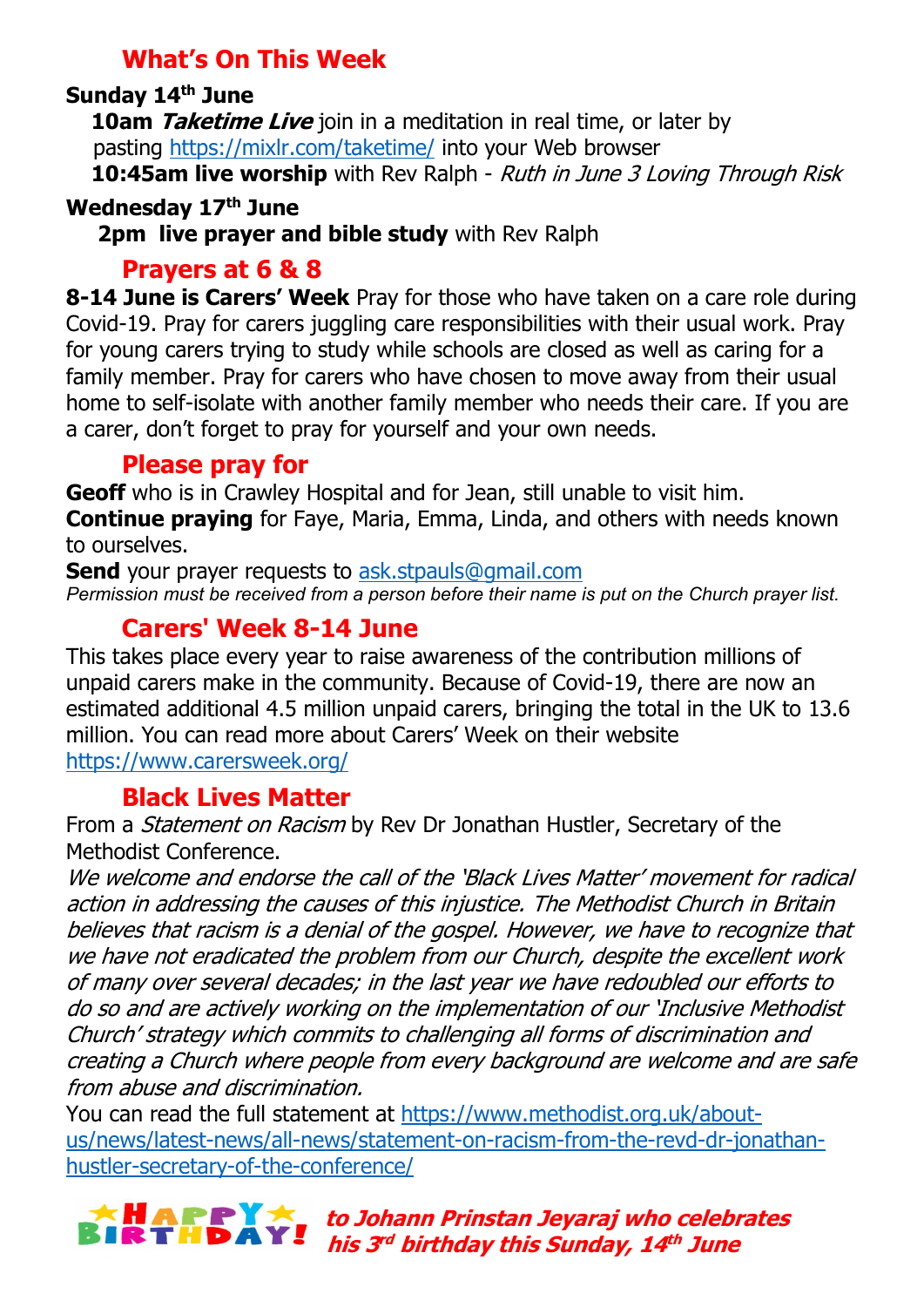#### Barry's Isolation Diary week 10 – signs of change

 So, lock down is being eased for most of you, although what recommendations will be made for those of us who are "shielding" remains to be seen, as our last instruction was to continue until at least the end of the month.

 Normal activities when one family member is shielding turn simple tasks into major planning exercises. The car need petrol, which used to mean a quick trip to the garage. We considered Sheila filling the car up as she is still allowed "normal" interaction with the world, but quickly discounted it as we would have then had to clean the inside of the car before I could use it. So, in the end, we settled for me driving the car to the garage just after seven o'clock in the morning to hopefully have the forecourt to myself complete with disposable gloves to handle the pump.

 Signs of lock down relaxation could be seen on my drive to Guildford this week, in the increase in traffic levels, the fact that part of Harlequins Rugby Team were training on the Surrey University playing fields, suitably distanced, and that the Nursery opposite the Hospital was alive with little children playing outside.

 One change probably many of you will have noticed is the increased use of telephone calls in the place of face to face medical consultations. My last two routine oncology outpatients appointments have been over the phone as well as my next planned one in July. Maybe this will be the new "normal" in the future or at least for some time. One benefit at Royal Surrey Hospital is that for the first time in the past five years there were a large number of spaces in the main car park at eleven o'clock in the morning when normally it is just a continuous slow moving crocodile of cars nose to tail all looking for a space.

 I heard Bob Geldof last weekend saying he was enjoying being locked down at home with his family as it is "guilt-free enforced idleness". This might explain why I am happily doing jigsaws, playing my keyboard and other non-productive activities and at the end of the day wondering where the time has gone.. Stay safe and God bless, Barry

## Looking for something to read?



Maria Branwell, mother of Charlotte, Emily and Anne Bronte, came from a prominent Cornish Methodist family. Until now she has been a shadowy figure in the story of the remarkable Bronte sisters but this well-researched biography, by Sharon Wright, shines a light on her fascinating life and her strong faith. There are intriguing connections with the Wesleys, a whirlwind romance and a scandal in Shropshire resulting in an itinerant Methodist preacher in the family being thrown out of the Methodist Conference.

The Mother of the Brontes is published by Pen and Sword and is available from Amazon. The hardback is £19.99 and the paperback £10.65. If you have a Kindle reader, that version is only £3.32.